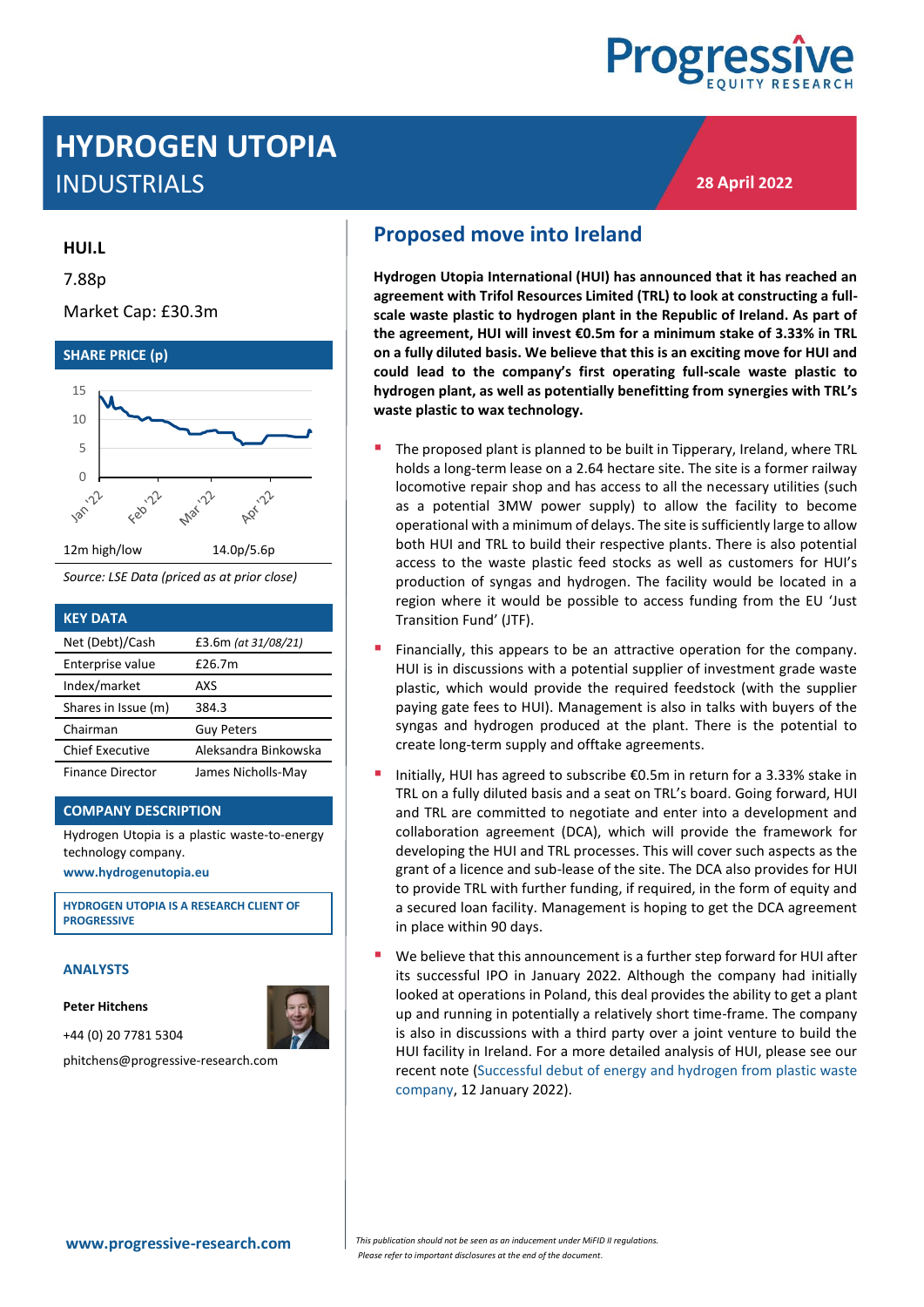

### **Agreement with TRL in Ireland**

**In a significant step forward for the company, Hydrogen Utopia International (HUI) has reached an agreement with Trifol Resources Limited (TRL) that it expects will lead to the construction of its first operational full-scale waste plastic to hydrogen facility in Europe. The plant would be located in County Tipperary in the Republic of Ireland. As part of the agreement, HUI will invest €0.5m for a minimum stake of 3.33% in TRL on a fully diluted basis. As well as leading to its first operational full-scale waste plastic to hydrogen plant, HUI can potentially benefit from synergies with TRL's waste plastic to wax technology.**

#### **HUI**

HUI came to the market in January 2022. The company has licenced and further developed a pyrolysis technology that can covert non-recyclable plastic waste into syngas, which can be used as an industrial fuel. This syngas, with further processing, could also be separated into hydrogen and methane. Hydrogen is seen as an important product in the future decarbonisation of the global economy. For a more detailed analysis of HUI, please see our recent note [\(Successful debut of energy and hydrogen from plastic waste company,](https://progressive-research.com/research/successful-debut-of-energy-and-hydrogen-from-plastic-waste-company/) 12 January 2022).

#### **TRL**

TRL is a similar style company to HUI. It was established in 2015 as a high-tech business, which uses modified pyrolysis technology, under low pressure, to transform waste plastics into wax and fuel gas. Wax is a commodity used in a wide range of applications from rust proofing to emulsions. The company is now looking at building its first commercial plant at a facility at the Bord na Mona facility at Lanespark in County Tipperary, Ireland. TRL has tested the technology and has now secured a feedstock supply from the adjoining Sabrina facility ahead of moving forward with the development of its first commercial plant.

#### **The site**

TRL agreed a 20-year lease in December 2021 on the 2.64 hectare site in County Tipperary. The site used to be a former railway locomotive repair facility and so has the necessary utilities (such as a potential 3MW power supply) to allow the facility to become operational with a minimum of delays – especially compared to some greenfield sites. The site is sufficiently large to allow both HUI and TRL to build their respective plants. The landlord of the site has formally agreed to the grant of a sub-lease to HUI, meaning that the company can move ahead when the necessary regulatory permissions are granted.

The site is well positioned for both waste plastic feedstock and an end market for its expected syngas and hydrogen production. HUI management has already held preliminary meetings with a potential supplier of investment grade waste plastic that could provide all its required feedstock. Management is also in talks with a potential customer that would use all the production of syngas and hydrogen, and this could lead to long-term supply and offtake agreements. The other advantage for HUI is that the site is in a region where it is possible to access funds from the EU 'Just Transition Fund' (JTF). The JTF was set up to aid the decarbonisation of local economies and could provide HUI with access to EU grants to help with the development.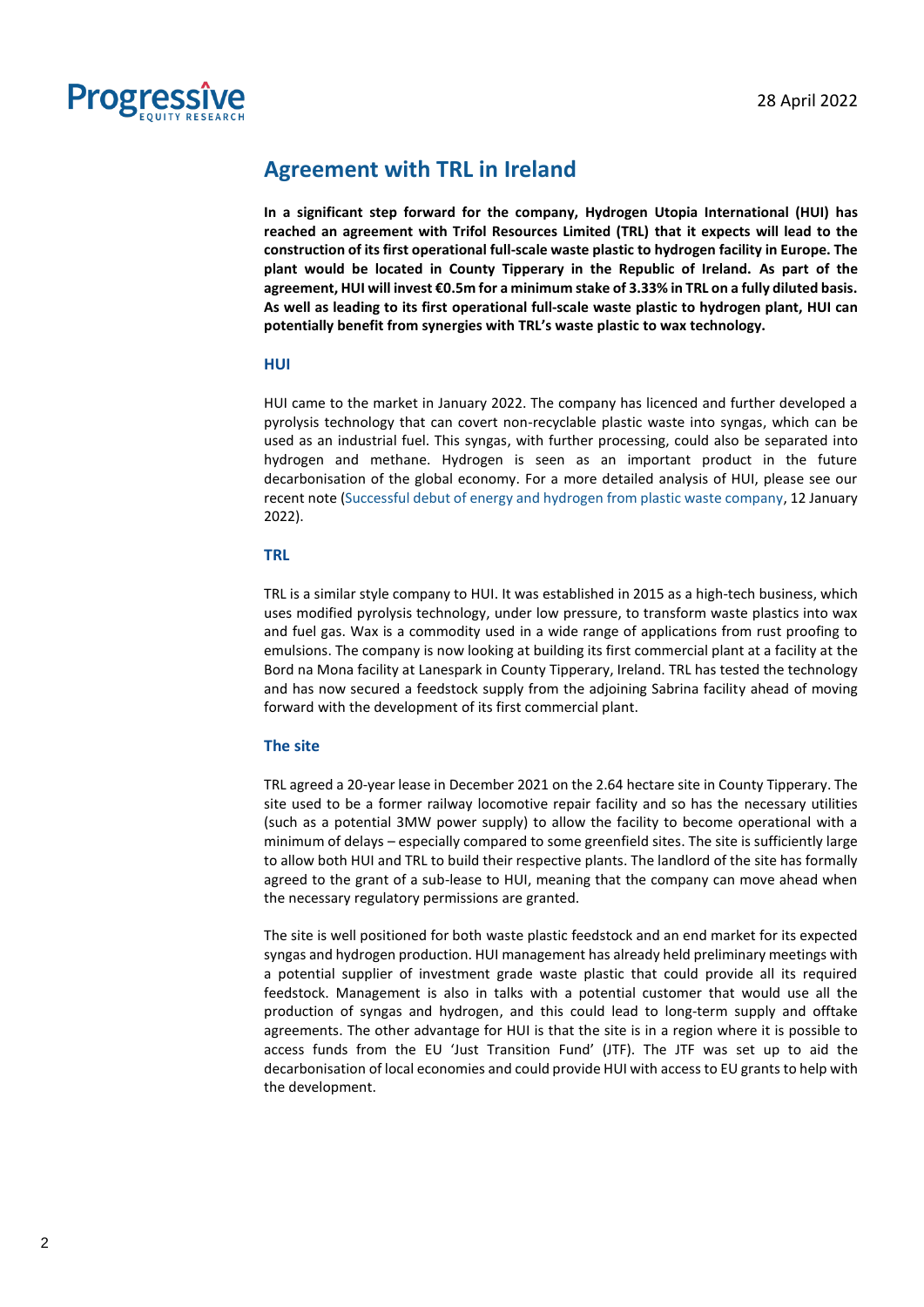

#### **The agreement**

As part of this agreement, HUI has agreed to subscribe €0.5m in return for a minimum 3.33% stake in TRL on a fully diluted basis and a seat on TRL's board. Going forward, HUI and TRL are committed to negotiate and enter into a development and collaboration agreement (DCA), which will provide the framework for developing the HUI and TRL processes. This will cover such aspects as the grant of a licence and sub-lease of the site. This will also cover the step-in rights to TRL's lease and the right to acquire the freehold. Management is hoping to get the DCA agreement in place within 90 days. The agreement will also allow HUI to provide TRL with additional funding in the form of equity and/or a secured loan facility.

#### **Other**

HUI has announced that it is in discussions with a third party in relation to a joint venture to build this Irish facility. The DCA discussed above would cover this potential joint venture. HUI has also noted that it has indications of short-term funding support to help the project to move forward.

#### **Overview**

We believe that this announcement is a further step forward for HUI after its successful IPO in January 2022. Although at its IPO, the company had initially expected that its operation in Poland would lead to its first plant, the current problems in the region have made progress slower than might have been hoped for. As such, this potential deal in Ireland provides the ability to get a plant up and running in, potentially, a relatively short time-frame. Once the initial plant has been developed and operated successfully, it should allow HUI to gain more traction for its technology, thus opening up more opportunities.